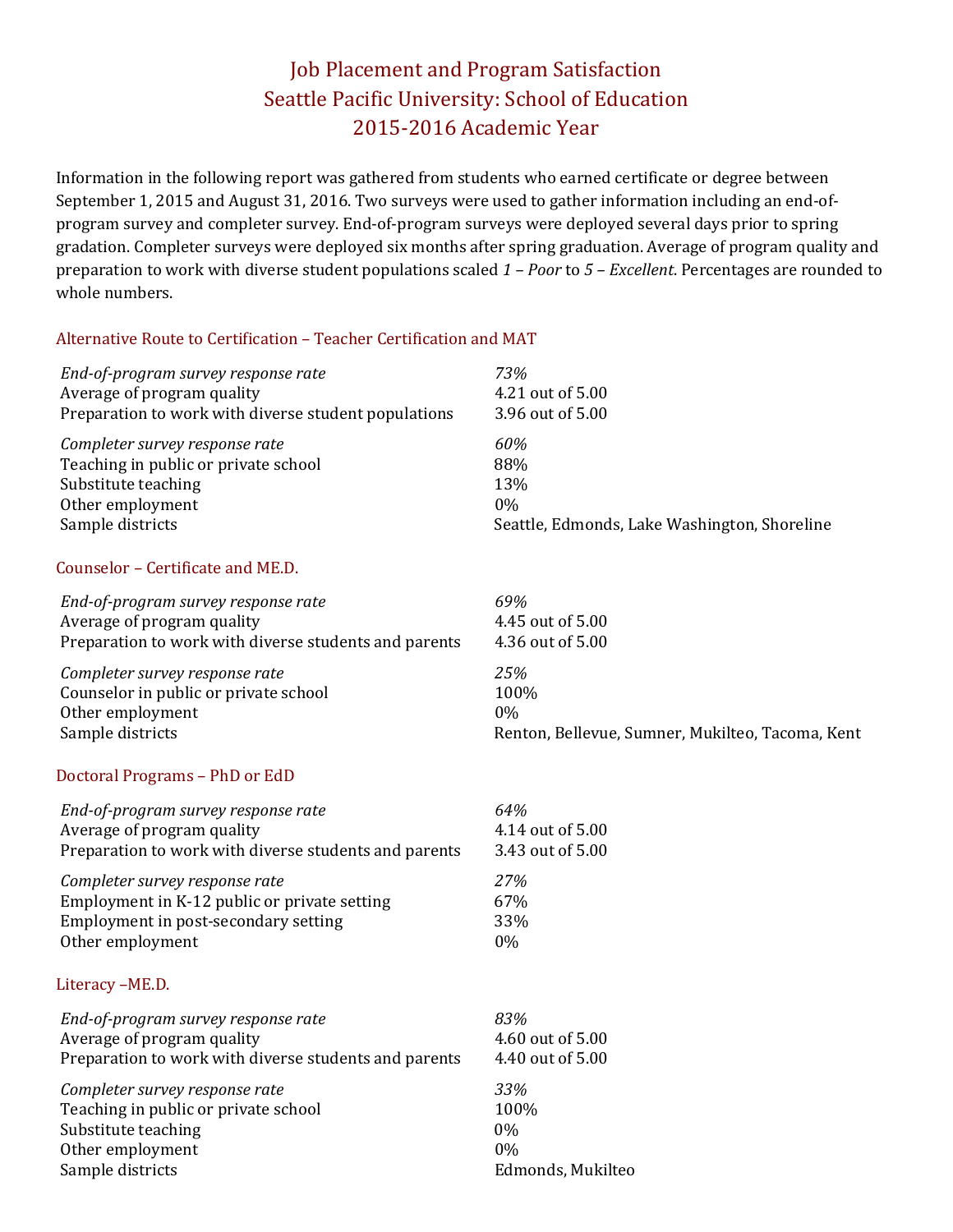## Master of Arts in Teaching - Teacher Certification and MAT

| End-of-program survey response rate                  | 68%                                             |
|------------------------------------------------------|-------------------------------------------------|
| Average of program quality                           | 4.13 out of 5.00                                |
| Preparation to work with diverse student populations | 3.87 out of 5.00                                |
| Completer survey response rate                       | 71%                                             |
| Teaching in public or private school                 | 88%                                             |
| Substitute teaching                                  | $0\%$                                           |
| Other employment                                     | 13%                                             |
| Sample districts                                     | Seattle, Federal Way, Lake Washington, Bellevue |

## Master in Teaching Math and Science - Teacher Certification and MTMS

| End-of-program survey response rate<br>Average of program quality | 61%<br>4.71 out of 5.00                   |
|-------------------------------------------------------------------|-------------------------------------------|
| Preparation to work with diverse student populations              | 3.93 out of 5.00                          |
| Completer survey response rate                                    | 57%                                       |
| Teaching in public or private school                              | 100%                                      |
| Substitute teaching                                               | $0\%$                                     |
| Other employment                                                  | $0\%$                                     |
| Sample districts                                                  | Seattle, Renton, Lake Washington, Edmonds |

#### Principal or Program Administrator- Certificate and ME.D.

| End-of-program survey response rate               | 100%                                         |
|---------------------------------------------------|----------------------------------------------|
| Preparation as a result of coursework             | 4.63 out of 5.00                             |
| Preparation as a result of internship experiences | 4.60 out of 5.00                             |
| Completer survey response rate                    | 55%                                          |
| Administrator in public or private school         | <b>71%</b>                                   |
| Teacher                                           | 29%                                          |
| Other employment                                  | $0\%$                                        |
| Sample districts                                  | Olympia, Lake Washington, Northshore, Renton |

### School Executive Leadership - Certificate

| End-of-program survey response rate                      | 83%                           |
|----------------------------------------------------------|-------------------------------|
| Courses and course sequence                              | 4.00 out of 5.00              |
| Field Experience/Internship                              | 4.40 out of 5.00              |
| Completer survey response rate                           | 67%                           |
| Central office administrator in public or private school | 50%                           |
| Principal                                                | 50%                           |
| Other employment                                         | $0\%$                         |
| Sample districts                                         | Northshore, Clover Park, Kent |

### Teacher Leadership - ME.D.

| End-of-program survey response rate                  | <b>7.5%</b>                        |
|------------------------------------------------------|------------------------------------|
| Average of program quality                           | 4.42 out of 5.00                   |
| Preparation to work with diverse student populations | 4.17 out of 5.00                   |
| Completer survey response rate                       | <i>50%</i>                         |
| Teaching in public or private school                 | 100%                               |
| Substitute teaching                                  | $0\%$                              |
| Other employment                                     | $0\%$                              |
| Sample districts                                     | Seattle, Issaquah, Lake Washington |
|                                                      |                                    |